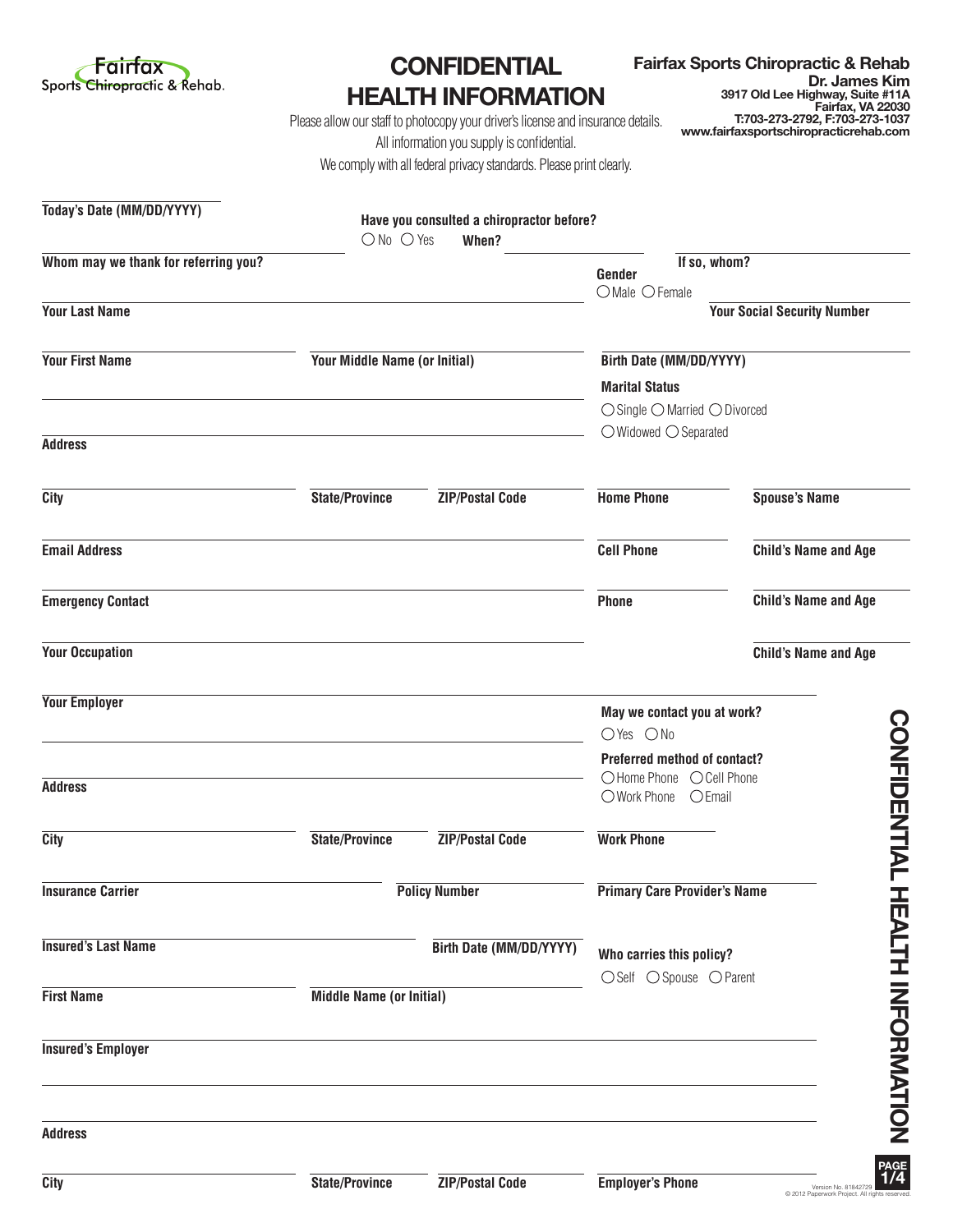**Patient name**

| 2. And are the result of (darken circle): O An accident or injury                                                                                                                                                                                       |          |                                                                                                                                                     | $\bigcirc$ Work $\bigcirc$ Auto $\bigcirc$ Other                                                                                                                                                                              |                                                                                                                                                                                                                                                       |         |                                                                                     |                                                |                                      |                                                                                                       |
|---------------------------------------------------------------------------------------------------------------------------------------------------------------------------------------------------------------------------------------------------------|----------|-----------------------------------------------------------------------------------------------------------------------------------------------------|-------------------------------------------------------------------------------------------------------------------------------------------------------------------------------------------------------------------------------|-------------------------------------------------------------------------------------------------------------------------------------------------------------------------------------------------------------------------------------------------------|---------|-------------------------------------------------------------------------------------|------------------------------------------------|--------------------------------------|-------------------------------------------------------------------------------------------------------|
|                                                                                                                                                                                                                                                         |          |                                                                                                                                                     | $\bigcirc$ A worsening long-term problem<br>$\bigcirc$ An interest in: $\bigcirc$ Wellness $\bigcirc$ Other                                                                                                                   |                                                                                                                                                                                                                                                       |         |                                                                                     |                                                |                                      |                                                                                                       |
| <b>3. Onset</b> (When did you first notice<br>your current symptoms?)                                                                                                                                                                                   |          | current symptoms?)<br>$\mathfrak{g}\circlearrowright\circlearrowright\circlearrowright\circlearrowright\circlearrowright\circlearrowleft$<br>Absent | 4. Intensity (How extreme are your<br>Uncomfortable<br>Agonizing                                                                                                                                                              | 5. Duration and Timing (When did it start and how often do you feel it?)<br>◯ Constant ◯ Comes and goes. How Often?                                                                                                                                   |         |                                                                                     |                                                |                                      |                                                                                                       |
| 6. Quality of symptoms (What does 7. Location (Where does it hurt?)<br>it feel like?)<br>O Numbness                                                                                                                                                     |          | "0" for current condition                                                                                                                           | Circle the area(s) on the illustration.                                                                                                                                                                                       | 8. Radiation (Does it affect other areas of your body? To what areas does the<br>pain radiate, shoot or travel.)                                                                                                                                      |         |                                                                                     |                                                |                                      |                                                                                                       |
| $\bigcirc$ Tingling<br>◯ Stiffness<br>$\bigcirc$ Dull<br>$\bigcirc$ Aching<br>$\bigcirc$ Cramps                                                                                                                                                         |          |                                                                                                                                                     | "X" for conditions experienced in the past                                                                                                                                                                                    | 9. Aggravating or relieving factors (What makes it better or worse, such as<br>time of day, movements, certain activities, etc.)<br>What tends to worsen<br>the problem?<br>What tends to lessen                                                      |         |                                                                                     |                                                |                                      |                                                                                                       |
| $\bigcirc$ Nagging<br>$\bigcirc$ Sharp<br>$\bigcirc$ Burning<br>$\bigcirc$ Shooting<br>$\bigcirc$ Throbbing<br>$\bigcirc$ Stabbing                                                                                                                      |          |                                                                                                                                                     | qш                                                                                                                                                                                                                            | the problem?<br>10. Prior interventions (What have you done to relieve the symptoms?)<br>$\bigcirc$ Prescription medication $\bigcirc$ Surgery<br>$\bigcirc$ Over-the-counter drugs<br>$\bigcirc$ Homeopathic remedies<br>$\bigcirc$ Physical therapy |         | $\bigcirc$ Acupuncture<br>$\bigcirc$ Chiropractic<br>$\bigcirc$ Massage             | $\bigcirc$ Ice<br>()Heat                       |                                      |                                                                                                       |
| $\bigcirc$ Other<br>11. What else should Dr. Kim know about your current condition?                                                                                                                                                                     |          |                                                                                                                                                     |                                                                                                                                                                                                                               |                                                                                                                                                                                                                                                       |         |                                                                                     |                                                |                                      | <b>Consultation Notes</b>                                                                             |
| 12. How does your current condition interfere with your:<br>Work or career:<br><b>Recreational activities:</b><br>Personal relationships:                                                                                                               |          |                                                                                                                                                     | the control of the control of the control of the control of the control of the control of the control of the control of the control of the control of the control of the control of the control of the control of the control |                                                                                                                                                                                                                                                       |         |                                                                                     |                                                |                                      |                                                                                                       |
| 13. Review of Systems<br>Chiropractic care focuses on the integrity of your nervous system, which controls and regulates your entire body. Please darken the circle beside any condition that you've<br>Had or currently Have and initial to the right. |          |                                                                                                                                                     |                                                                                                                                                                                                                               |                                                                                                                                                                                                                                                       |         |                                                                                     |                                                |                                      |                                                                                                       |
| a. Musculoskeletal<br>Had Have<br>$\bigcirc$ $\bigcirc$ Osteoporosis<br>$\bigcirc$ $\bigcirc$ Knee injuries                                                                                                                                             | Had Have | $\bigcirc$ $\bigcirc$ Arthritis                                                                                                                     | Had Have<br>$\circ$ $\circ$ Scoliosis<br>$\bigcirc$ $\bigcirc$ Foot/ankle pain $\bigcirc$ $\bigcirc$ Shoulder problems $\bigcirc$ $\bigcirc$ Elbow/wrist pain $\bigcirc$ $\bigcirc$ TMJ issues                                | Had Have<br>$\bigcirc$ $\bigcirc$ Neck pain                                                                                                                                                                                                           |         | Had Have<br>$\bigcirc$ $\bigcirc$ Back problems $\bigcirc$ $\bigcirc$ Hip disorders | Had Have<br>$\bigcirc$ $\bigcirc$ Poor posture | NONE $\bigcirc$                      |                                                                                                       |
| b. Neurological<br><b>Had Have</b><br>$\bigcirc$ Anxiety<br>Ő<br>c. Cardiovascular                                                                                                                                                                      | Had Have | $\bigcirc$ $\bigcirc$ Depression                                                                                                                    | Had Have<br>$\bigcirc$ $\bigcirc$ Headache                                                                                                                                                                                    | <b>Had Have</b><br>$\bigcirc$ $\bigcirc$ Dizziness                                                                                                                                                                                                    | $\circ$ | Had Have<br>$\bigcirc$ Pins and<br>needles                                          | Had Have<br>$\bigcirc$ $\bigcirc$ Numbness     | NONE $\bigcirc$                      |                                                                                                       |
| Had Have<br>$\bigcirc$ $\bigcirc$ High blood<br>pressure                                                                                                                                                                                                | Had Have | $\bigcirc$ $\bigcirc$ Low blood<br>pressure                                                                                                         | Had Have<br>$\bigcirc$ $\bigcirc$ High cholesterol                                                                                                                                                                            | Had Have<br>$\bigcirc$ $\bigcirc$ Poor circulation                                                                                                                                                                                                    |         | Had Have<br>$\circ$ $\circ$ Angina                                                  | Had Have<br>O O Excessive<br>bruising          | NONE $\bigcirc$<br>Initials _        |                                                                                                       |
| d. Respiratory<br>Had Have<br>$\bigcirc$ $\bigcirc$ Asthma                                                                                                                                                                                              | Had Have | $\circ$ $\circ$ Apnea                                                                                                                               | Had Have<br>O C Emphysema                                                                                                                                                                                                     | Had Have<br>$\bigcirc$ $\bigcirc$ Hay fever                                                                                                                                                                                                           |         | Had Have<br>$\circ$ $\circ$ Shortness<br>of breath                                  | Had Have<br>$\circ$ $\circ$ Pneumonia          | NONE $\bigcirc$                      |                                                                                                       |
| e. Digestive<br>Had Have<br>$\circ$ $\circ$ Anorexia/bulimia $\circ$ $\circ$ Ulcer                                                                                                                                                                      | Had Have |                                                                                                                                                     | Had Have<br>$\circ$ $\circ$ $\circ$ Food sensitivities $\circ$ $\circ$ Heartburn                                                                                                                                              | Had Have                                                                                                                                                                                                                                              | Ő       | Had Have<br>○ Constipation                                                          | Had Have<br>$\bigcirc$ $\bigcirc$ Diarrhea     | NONE $\bigcirc$                      | <b>Doctor's Initials</b>                                                                              |
| f. Sensory<br>Had Have<br>$\cup$ Blurred vision<br>U                                                                                                                                                                                                    | Had Have | ○ ○ Ringing in ears ○ ○ Hearing loss                                                                                                                | Had Have                                                                                                                                                                                                                      | Had Have<br>$\circ$ $\circ$ Chronic ear<br>infection                                                                                                                                                                                                  |         | Had Have<br>O O Loss of smell O O Loss of taste                                     | Had Have                                       | NONE $\bigcirc$<br>Initials          | <b>Fairfax Sports Chiropractic</b><br>& Rehab                                                         |
| g. Integumentary<br>Had Have<br>$\bigcirc$ $\bigcirc$ Skin cancer                                                                                                                                                                                       | Had Have | $\bigcirc$ $\bigcirc$ Psoriasis                                                                                                                     | Had Have<br>$\bigcirc$ $\bigcirc$ Eczema                                                                                                                                                                                      | Had Have<br>$\bigcirc$ $\bigcirc$ Acne                                                                                                                                                                                                                |         | Had Have<br>$\bigcirc$ $\bigcirc$ Hair loss                                         | Had Have<br>$\bigcirc$ $\bigcirc$ Rash         | NONE $\bigcirc$<br>Initials $\equiv$ | Dr. James Kim<br>PAGE<br>2/4<br>Version No. 81842729<br>C 2012 Paperwork Project. All rights reserved |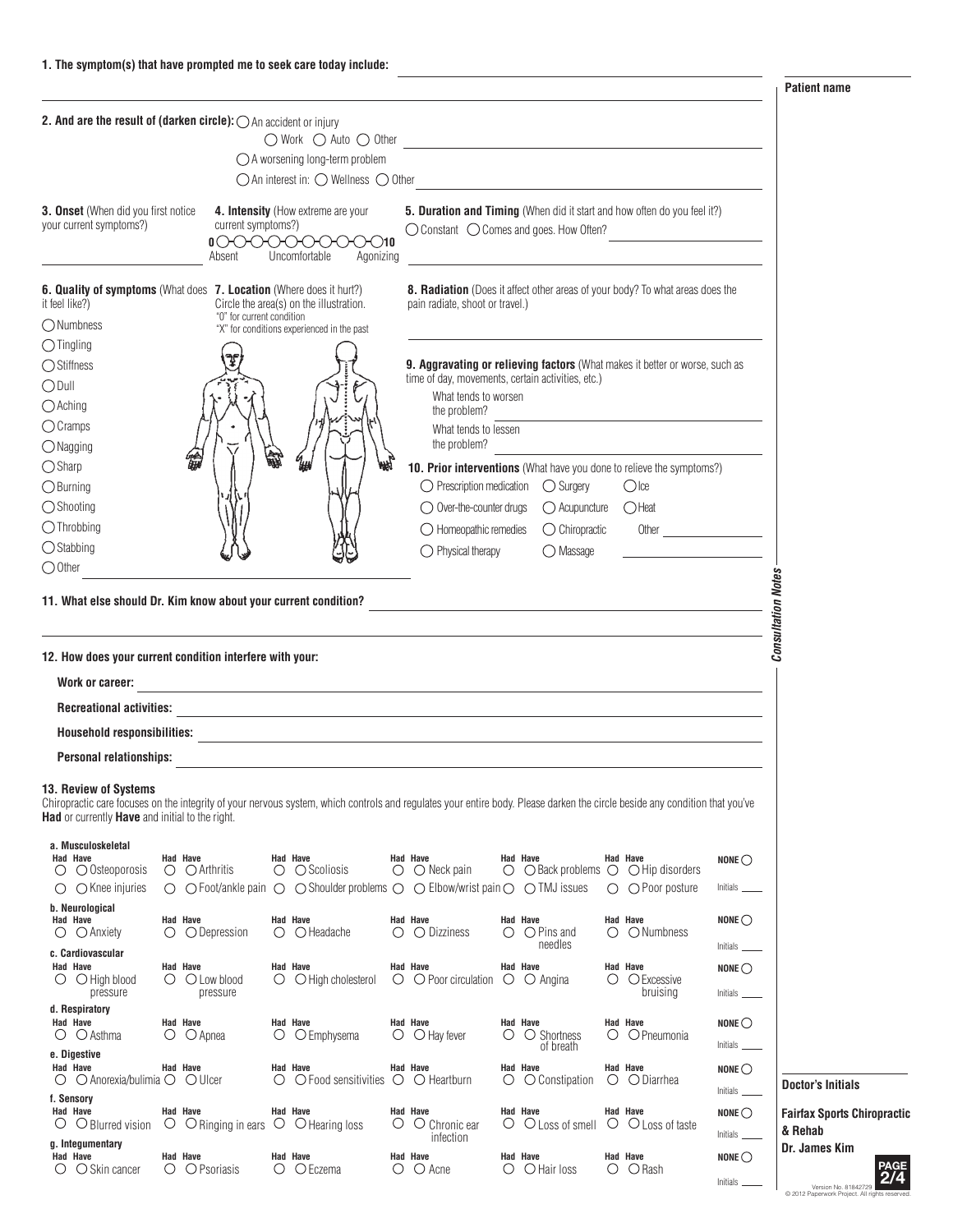|          | <i>(Continued from previous page)</i>                                                                                                                                                                                                                                                                                                                                                                                                                                                                                                                                                                                      |                                                                                                                                                                                                                                                                    |                                                                              |                                                                                                                                          |                                                                                                                                                                           |                                                                                                                                                                             |                                                                                                                                                                                                                                                                                                                                                                                                                                                                 |         |                                                                                                                                                       |                                                                                                                                                                                                                                 |                                                                                                                                                                                                                                                                                                                                                                                                                                                                                                                                                                                         |                                                                                                          |                                                                                            |
|----------|----------------------------------------------------------------------------------------------------------------------------------------------------------------------------------------------------------------------------------------------------------------------------------------------------------------------------------------------------------------------------------------------------------------------------------------------------------------------------------------------------------------------------------------------------------------------------------------------------------------------------|--------------------------------------------------------------------------------------------------------------------------------------------------------------------------------------------------------------------------------------------------------------------|------------------------------------------------------------------------------|------------------------------------------------------------------------------------------------------------------------------------------|---------------------------------------------------------------------------------------------------------------------------------------------------------------------------|-----------------------------------------------------------------------------------------------------------------------------------------------------------------------------|-----------------------------------------------------------------------------------------------------------------------------------------------------------------------------------------------------------------------------------------------------------------------------------------------------------------------------------------------------------------------------------------------------------------------------------------------------------------|---------|-------------------------------------------------------------------------------------------------------------------------------------------------------|---------------------------------------------------------------------------------------------------------------------------------------------------------------------------------------------------------------------------------|-----------------------------------------------------------------------------------------------------------------------------------------------------------------------------------------------------------------------------------------------------------------------------------------------------------------------------------------------------------------------------------------------------------------------------------------------------------------------------------------------------------------------------------------------------------------------------------------|----------------------------------------------------------------------------------------------------------|--------------------------------------------------------------------------------------------|
| O<br>Ő   | h. Endocrine<br><b>Had Have</b><br>$\bigcirc$ Thyroid issues $\bigcirc$ $\bigcirc$ Immune<br>i. Genitourinary<br><b>Had Have</b><br>$\bigcirc$ Kidney stones                                                                                                                                                                                                                                                                                                                                                                                                                                                               |                                                                                                                                                                                                                                                                    | Had Have<br>Had Have                                                         | disorders<br>$\circ$ $\circ$ Infertility                                                                                                 | $\circ$                                                                                                                                                                   | <b>Had Have</b><br>O Hypoglycemia<br><b>Had Have</b><br>$\bigcirc$ $\bigcirc$ Bedwetting                                                                                    | <b>Had Have</b><br>$\circ$ $\circ$ Frequent<br>infection<br><b>Had Have</b><br>$\circ$ $\circ$ Prostate issues $\circ$                                                                                                                                                                                                                                                                                                                                          | $\circ$ | <b>Had Have</b><br>$\bigcirc$ Swollen glands $\bigcirc$ $\bigcirc$ Low energy<br>Had Have<br>○ Erectile                                               | $\circ$                                                                                                                                                                                                                         | <b>Had Have</b><br><b>Had Have</b><br>O PMS symptoms                                                                                                                                                                                                                                                                                                                                                                                                                                                                                                                                    | NONE $\bigcirc$<br>Initials $\_$<br>NONE $\bigcirc$                                                      | <b>Patient name</b>                                                                        |
|          | j. Constitutional<br>Had Have<br>$\circ$ $\circ$ Fainting                                                                                                                                                                                                                                                                                                                                                                                                                                                                                                                                                                  |                                                                                                                                                                                                                                                                    | Had Have                                                                     | $\bigcirc$ $\bigcirc$ Low libido                                                                                                         |                                                                                                                                                                           | Had Have<br>$\bigcirc$ $\bigcirc$ Poor appetite                                                                                                                             | Had Have<br>$\circ$ $\circ$ Fatigue                                                                                                                                                                                                                                                                                                                                                                                                                             |         | dysfunction<br>Had Have<br>$\circ$ $\circ$ Sudden weight $\circ$ $\circ$ Weakness<br>gain/loss (circle one)                                           |                                                                                                                                                                                                                                 | Had Have                                                                                                                                                                                                                                                                                                                                                                                                                                                                                                                                                                                | <b>Initials</b><br>NONE $\bigcirc$<br>Initials $-$                                                       | $\bigcirc$ All other systems negative                                                      |
|          | Past Personal, Family and Social History                                                                                                                                                                                                                                                                                                                                                                                                                                                                                                                                                                                   |                                                                                                                                                                                                                                                                    |                                                                              |                                                                                                                                          |                                                                                                                                                                           | Please identify your past health history, including accidents, injuries, illnesses and treatments. Please complete each section fully.                                      |                                                                                                                                                                                                                                                                                                                                                                                                                                                                 |         |                                                                                                                                                       |                                                                                                                                                                                                                                 |                                                                                                                                                                                                                                                                                                                                                                                                                                                                                                                                                                                         |                                                                                                          |                                                                                            |
| PERSONAL | 14. Illnesses<br>Check the illnesses you have Had in the past or Have now.<br>Have<br>Had<br>O<br>O<br>$\bigcirc$<br>O<br>$\bigcirc$<br>$\bigcirc$<br>$\bigcirc$<br>$\bigcirc$<br>O<br>О<br>$\bigcirc$<br>$\bigcirc$<br>O<br>$\bigcirc$<br>$\bigcirc$<br>$\bigcirc$<br>$\bigcirc$<br>$\bigcirc$<br>$\bigcirc$<br>$\bigcirc$<br>$\bigcirc$<br>$\bigcirc$<br>$\bigcirc$<br>$\bigcirc$<br>$\bigcirc$<br>$\bigcirc$<br>O<br>$\bigcirc$<br>$\bigcirc$<br>$\bigcirc$<br>O<br>$\bigcirc$<br>$\bigcirc$<br>$\bigcirc$<br>O<br>$\bigcirc$<br>O<br>$\bigcirc$<br>$\left(\right)$<br>O<br>$\bigcirc$<br>O<br>$\bigcirc$<br>$\bigcirc$ | <b>AIDS</b><br>Alcoholism<br>Allergies<br>Cancer<br>Chicken pox<br><b>Diabetes</b><br>Epilepsy<br>Glaucoma<br>Goiter<br>Gout<br>Heart disease<br>Hepatitis<br><b>HIV Positive</b><br>Malaria<br><b>Measles</b><br><b>Mumps</b><br>Polio<br>Scarlet fever<br>Stroke | Arteriosclerosis<br><b>Multiple Sclerosis</b><br>Rheumatic fever             | Had Have<br>$\bigcirc$<br>O<br>$\bigcirc$<br>$\bigcirc$<br>$\bigcirc$<br>$\bigcirc$<br>$\bigcirc$<br>Sexually transmitted disease        | Tuberculosis<br>Typhoid fever<br>Other:<br>$\left(\right)$<br>$\cup$<br>$\bigcirc$<br>()                                                                                  | 17. Injuries<br>Have you ever<br>Had a fractured or broken bone<br>Had a spine or nerve disorder<br>Been knocked unconscious<br>Been injured in an accident                 | 15. Operations<br>Surgical interventions, which may or<br>may not have included hospitalization.<br>Appendix removal<br>O<br>Bypass surgery<br>$\bigcirc$<br>$\bigcirc$<br>Cancer<br>$\bigcirc$<br>Cosmetic surgery<br>Eye surgery<br>$\bigcirc$<br>$\bigcirc$<br>Hysterectomy<br>$\bigcirc$<br>Pacemaker<br>Tonsillectomy<br>$\cup$<br>$\bigcirc$<br>Vasectomy<br>$\cup$<br>$\bigcirc$<br>$\bigcirc$<br>Received a tattoo<br>$\bigcirc$<br>Had a body piercing |         | Elective surgery: ____________<br>Spine<br><u> 1989 - Johann Barn, mars ann an t-A</u><br>Used a crutch or other support<br>Used neck or back bracing | Past<br>$\bigcirc$<br>$\bigcirc$<br>$\bigcirc$<br>$\bigcirc$<br>$\bigcirc$<br>$\bigcirc$<br>$\bigcirc$<br>$\bigcirc$<br>$\bigcirc$<br>$\bigcirc$<br>$\bigcirc$<br>$\bigcirc$<br>$\bigcirc$<br>$\bigcirc$<br>List:<br>$\bigcirc$ | 16. Treatments<br>Check the ones you've received in the<br>Past or are receiving Currently.<br>Currently<br>O<br>Acupuncture<br>$\bigcirc$<br>Antibiotics<br>$\bigcirc$<br>Birth control pills<br>$\bigcirc$<br><b>Blood transfusions</b><br>$\bigcirc$<br>Chemotherapy<br>$\bigcirc$<br>Chiropractic care<br>$\bigcirc$<br>Dialysis<br>$\bigcirc$<br>Herbs<br>$\bigcirc$<br>Homeopathy<br>$\bigcirc$<br>$\bigcirc$<br>Inhaler<br>$\bigcirc$<br>Massage therapy<br>$\bigcirc$<br>Physical therapy<br>$\bigcirc$<br>$\bigcirc$<br>Medications<br>(prescription and<br>over-the-counter): | Hormone replacement<br>Nutritional supplements:                                                          | <b>Consultation Notes</b>                                                                  |
| FAMILY   | <b>18. Family History</b><br><b>Relative</b><br>Mother<br>Father<br>Sister 1<br>Sister 2<br>Brother 1<br>Brother 2                                                                                                                                                                                                                                                                                                                                                                                                                                                                                                         |                                                                                                                                                                                                                                                                    | the control of the con-                                                      | Age (If living) State of health                                                                                                          | Good Poor<br>$\circ$<br>$\left( \right)$<br>$\circ$<br>$\bigcirc$<br>$\circ$ $\circ$<br>$\circ$ $\circ$<br>$\circ$ $\circ$<br>$\circ$<br>$\bigcirc$<br>$\left( \ \right)$ | Some health issues are hereditary. Tell Dr. Kim about the health of your immediate family members.<br>19. Are there any other hereditary health issues that you know about? | <b>Illnesses</b><br>the control of the control of the control of the control of the control of the control of<br><u> 1989 - Johann Stoff, deutscher Stoff, der Stoff, der Stoff, der Stoff, der Stoff, der Stoff, der Stoff, der S</u><br><u> 1989 - Johann Stoff, amerikansk politiker (* 1908)</u><br><u> 1989 - Johann Stein, mars an deus Amerikaansk kommunister (</u>                                                                                     |         |                                                                                                                                                       |                                                                                                                                                                                                                                 | Age at death Cause of death<br>$\left(\right)$<br>$\bigcirc$                                                                                                                                                                                                                                                                                                                                                                                                                                                                                                                            | Natural Illness<br>$\bigcirc$<br>$\bigcirc$<br>$\bigcirc$<br>$\bigcirc$<br>$\bigcirc$<br>$\bigcirc$<br>∩ |                                                                                            |
| SOCIAL   | 20. Social History<br>Tell Dr. Kim about your health habits and stress levels.<br>Alcohol use<br>Coffee use<br>Tobacco use<br>Exercising<br>Pain relievers<br>Soft drinks<br>Water intake                                                                                                                                                                                                                                                                                                                                                                                                                                  |                                                                                                                                                                                                                                                                    | $\bigcirc$ Daily<br>$\bigcirc$ Daily<br>$\bigcirc$ Daily<br>$\bigcirc$ Daily | $\bigcirc$ Daily $\bigcirc$ Weekly<br>$\bigcirc$ Daily $\bigcirc$ Weekly<br>OWeekly<br>OWeekly<br>$\bigcirc$ Weekly<br>$\bigcirc$ Weekly | How much?<br>How much?<br>How much?<br>How much?<br>How much?<br>How much?                                                                                                | O Daily O Weekly How much?<br><u>Case of the Contractor</u>                                                                                                                 | and the control of the control of the control of                                                                                                                                                                                                                                                                                                                                                                                                                |         | Prayer or meditation?<br>Job pressure/stress?<br>Financial peace?<br>Vaccinated?<br>Mercury fillings?<br>Recreational drugs?                          |                                                                                                                                                                                                                                 | $\bigcirc$ Yes<br>$\bigcirc$ Yes<br>$\bigcirc$ Yes<br>$\bigcirc$ Yes<br>$\bigcirc$ Yes<br>$\bigcirc$ Yes                                                                                                                                                                                                                                                                                                                                                                                                                                                                                | ONo<br>ONo<br>ONo<br>$\bigcirc$ No<br>$\bigcirc$ No<br>$\bigcirc$ No                                     | <b>Doctor's Initials</b><br><b>Fairfax Sports Chiropractic</b><br>& Rehab<br>Dr. James Kim |
|          | Hobbies:                                                                                                                                                                                                                                                                                                                                                                                                                                                                                                                                                                                                                   |                                                                                                                                                                                                                                                                    |                                                                              |                                                                                                                                          |                                                                                                                                                                           |                                                                                                                                                                             |                                                                                                                                                                                                                                                                                                                                                                                                                                                                 |         |                                                                                                                                                       |                                                                                                                                                                                                                                 |                                                                                                                                                                                                                                                                                                                                                                                                                                                                                                                                                                                         |                                                                                                          | Version No. 81842729<br>C 2012 Panerwork Project All rights res                            |